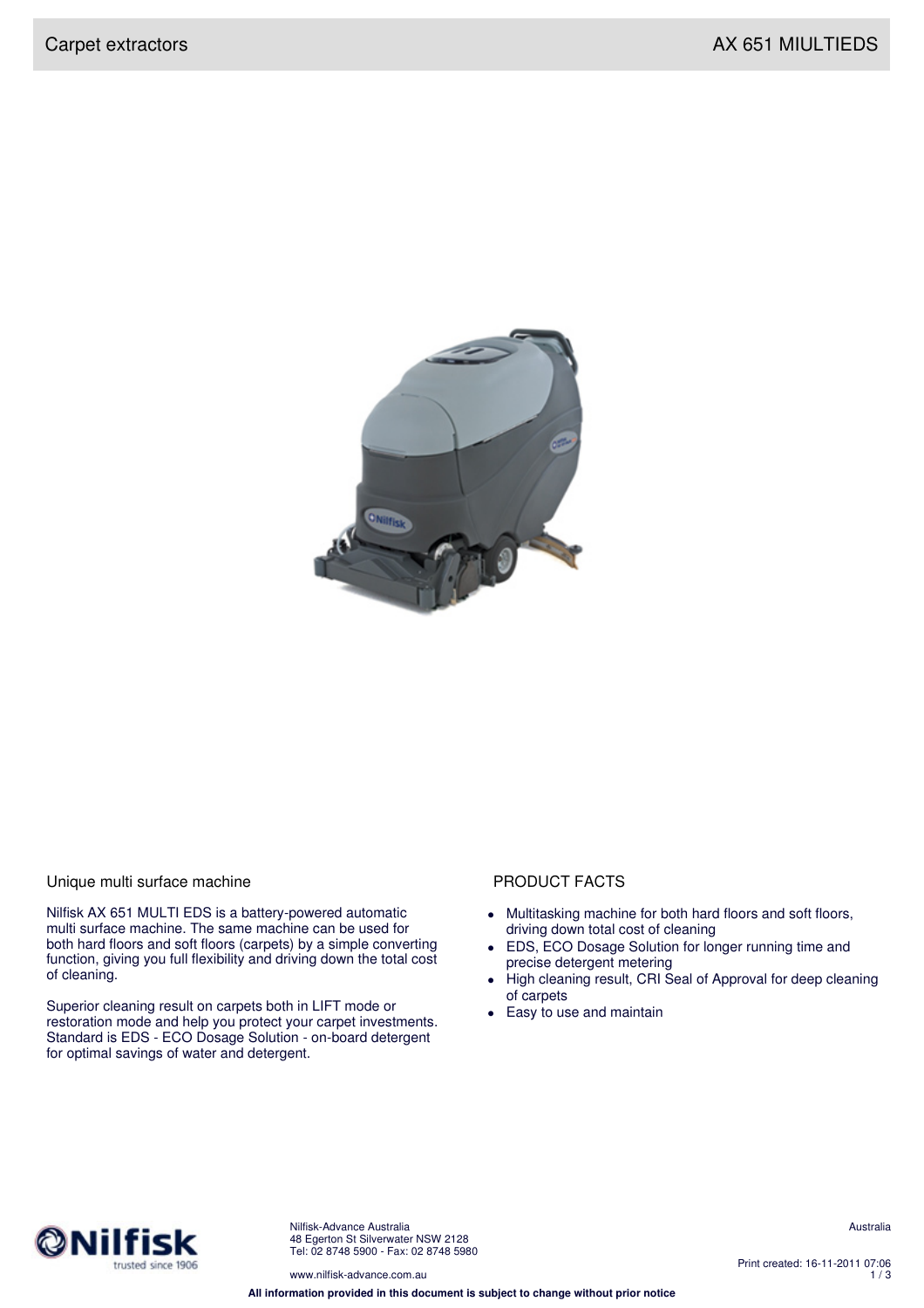$\blacksquare$ 

| Model                             | AX 651 MULTI EDS            |
|-----------------------------------|-----------------------------|
| Ref. no                           | 56317003                    |
| <b>Description</b>                | <b>CARP AX651 MULTI EDS</b> |
| <b>PRODUCT FEATURES</b>           |                             |
| ON-BOARD CHARGER                  |                             |
| MULTISURFACE                      | Ш                           |
| <b>LIFT-SYSTEM</b>                |                             |
| <b>INCL. ACCESSORIES</b>          |                             |
| 56315348 BLADE KIT-SQUEEGEE GUM C | ш                           |
| 56317047 BRUSH MULTI SURFACE      |                             |

56315124 CHARGER ON BOARD 24V

## Technical specifications **CARP AX651 MULTI EDS**

| <b>PLUG TYPE</b>                      | EU/UK/JP   |
|---------------------------------------|------------|
| WORKING SPEED (KM/H)                  | 2.7        |
| <b>VOLTAGE (V)</b>                    | 24         |
| RATED POWER (W)                       | 2040       |
| <b>BRUSH MOTOR (KW)</b>               | 0.37       |
| AIRFLOW (L/SEC)                       | 44         |
| VACUUM AT NOZZLE (KPA)                | 17.4       |
| SOUND PRESSURE LEVEL (DB(A) BS 5415)  | 69         |
| PRODUCTIVITY RATE (M <sup>2</sup> /H) | 2415       |
| WORKING WIDTH (MM)                    | 610        |
| <b>SUCTION WIDTH (MM)</b>             | 648/910    |
| PUMP PRESSURE (BAR/PSI)               | 7/100      |
| SOLUTION/RECOVERY TANK (L)            | 75/60      |
| SQUEEGEE WIDTH (MM)                   | 910        |
| <b>BRUSH SPEED (RPM)</b>              | 960        |
| LENGTH X WIDTH X HEIGHT (CM)          | 142x69x111 |
| <b>WEIGHT (KG)</b>                    | 168        |
| <b>WEIGHT W/BATTERIES (KG)</b>        | 295        |
|                                       |            |



www.nilfisk-advance.com.au